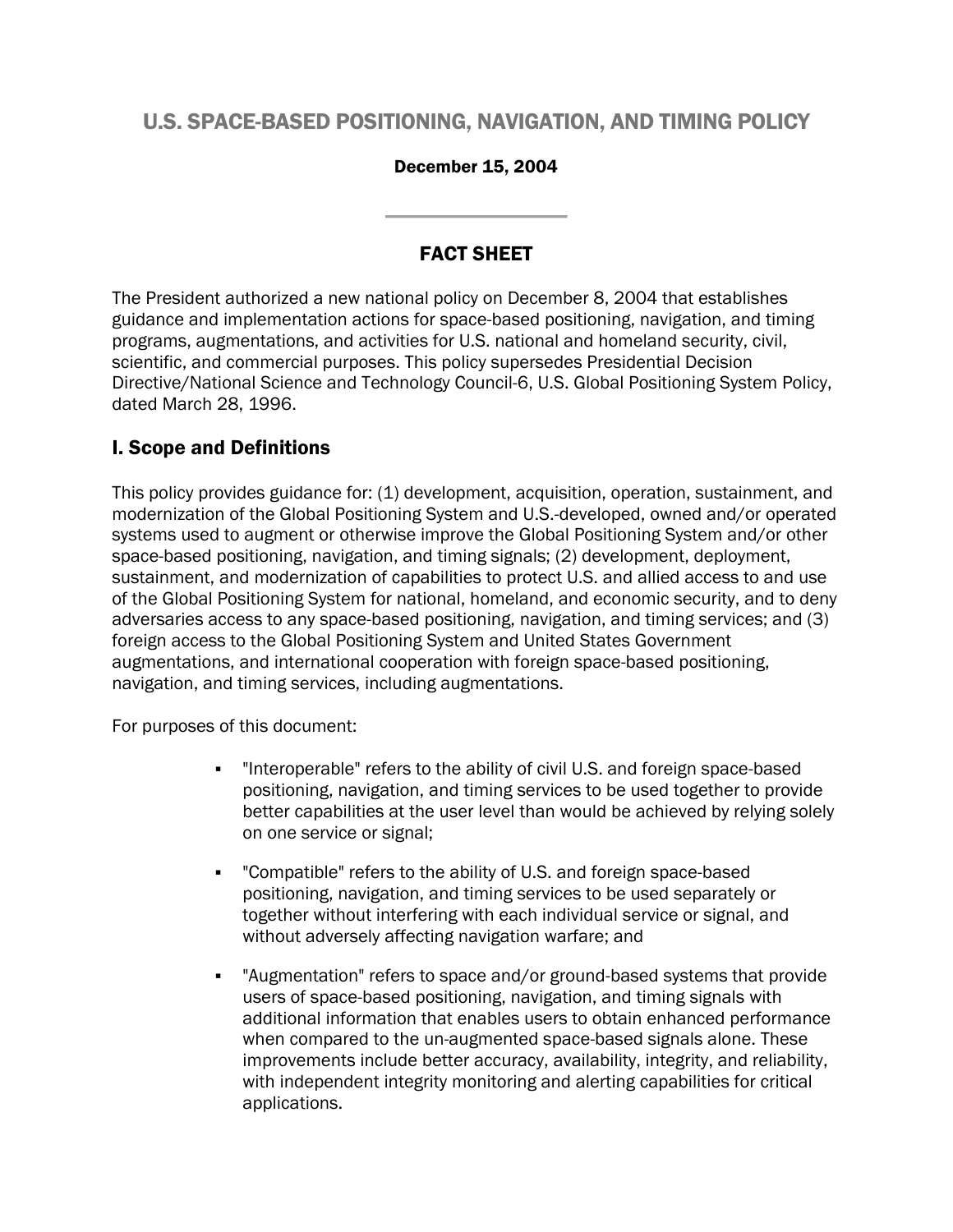#### II. Background

Over the past decade, the Global Positioning System has grown into a global utility whose multi-use services are integral to U.S. national security, economic growth, transportation safety, and homeland security, and are an essential element of the worldwide economic infrastructure. In the year 2000, the United States recognized the increasing importance of the Global Positioning System to civil and commercial users by discontinuing the deliberate degradation of accuracy for non-military signals, known as Selective Availability. Since that time, commercial and civil applications of the Global Positioning System have continued to multiply and their importance has increased significantly. Services dependent on Global Positioning System information are now an engine for economic growth, enhancing economic development, and improving safety of life, and the system is a key component of multiple sectors of U.S. critical infrastructure.

While the growth in civil and commercial applications continues, the positioning, navigation, and timing information provided by the Global Positioning System remains critical to U.S. national security, and its applications are integrated into virtually every facet of U.S. military operations. United States and allied military forces will continue to rely on the Global Positioning System military services for positioning, navigation, and timing services.

The continuing growth of services based on the Global Positioning System presents opportunities, risks, and threats to U.S. national, homeland, and economic security. The widespread and growing dependence on the Global Positioning System of military, civil, and commercial systems and infrastructures has made many of these systems inherently vulnerable to an unexpected interruption in positioning, navigation, and/or timing services. In addition, whether designed for military capabilities or not, all positioning, navigation, and timing signals from space and their augmentations provide inherent capabilities that can be used by adversaries, including enemy military forces and terrorist groups. Finally, emerging foreign space-based positioning, navigation, and timing services could enhance or undermine the future utility of the Global Positioning System.

The United States must continue to improve and maintain the Global Positioning System, augmentations, and backup capabilities to meet growing national, homeland, and economic security requirements, for civil requirements, and to meet commercial and scientific demands. In parallel, we must continue to improve capabilities to deny adversary access to all space-based positioning, navigation, and timing services, particularly including services that are openly available and can be readily used by adversaries and/or terrorists to threaten the security of the United States. In addition, the diverse requirements for and multiple applications of space-based positioning, navigation, and timing services require stable yet adaptable policies and management mechanisms. The existing management mechanisms for the Global Positioning System and its augmentations must be modified to accommodate a multi-use approach to program planning, resource allocation, system development, and operations. Therefore, the United States Government must improve the policy and management framework governing the Global Positioning System and its augmentations to support their continued ability to meet increasing and varied domestic and global requirements.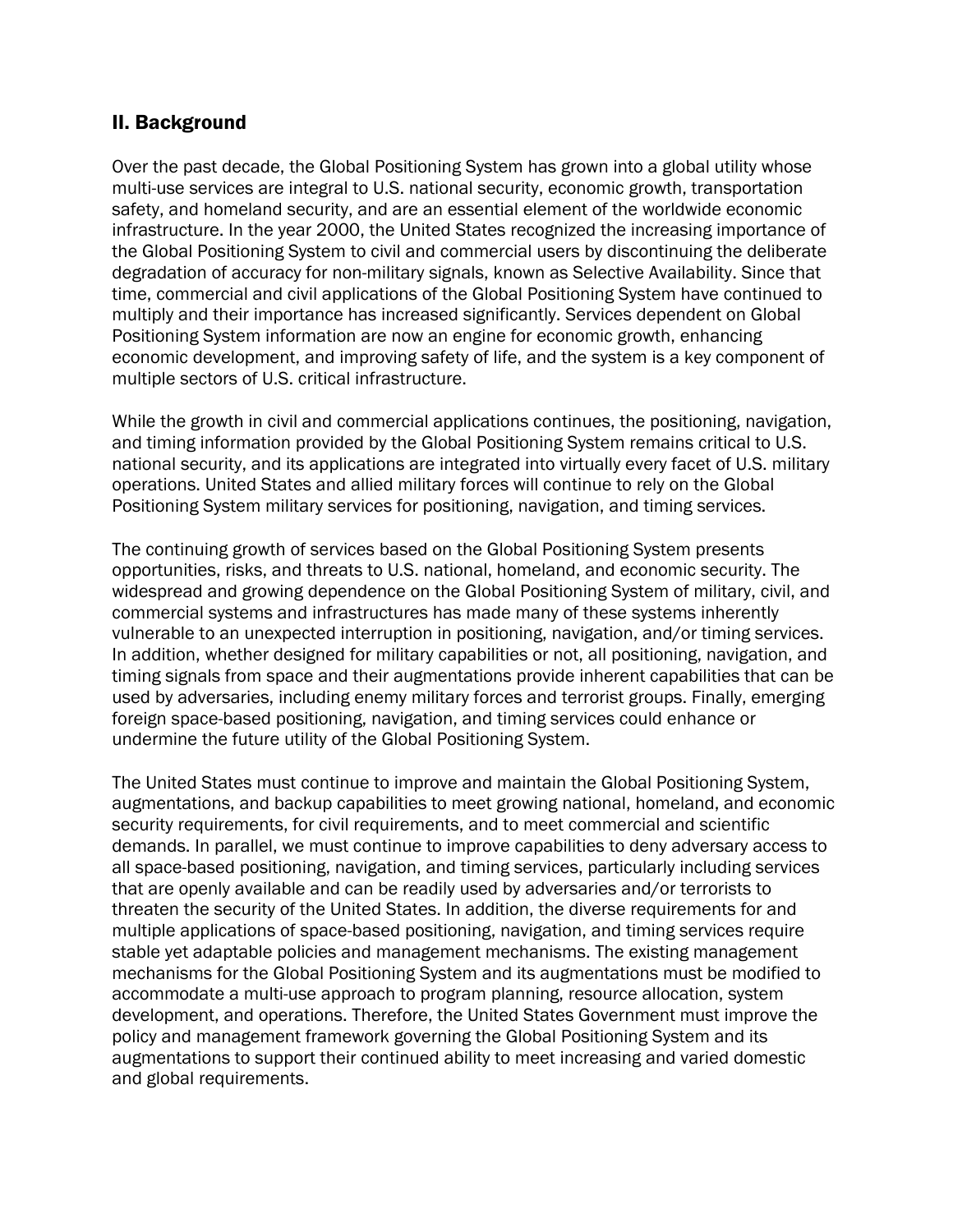## III. Goals and Objectives

The fundamental goal of this policy is to ensure that the United States maintains spacebased positioning, navigation, and timing services, augmentation, back-up, and service denial capabilities that: (1) provide uninterrupted availability of positioning, navigation, and timing services; (2) meet growing national, homeland, economic security, and civil requirements, and scientific and commercial demands; (3) remain the pre-eminent military space-based positioning, navigation, and timing service; (4) continue to provide civil services that exceed or are competitive with foreign civil space-based positioning, navigation, and timing services and augmentation systems; (5) remain essential components of internationally accepted positioning, navigation, and timing services; and (6) promote U.S. technological leadership in applications involving space-based positioning, navigation, and timing services. To achieve this goal, the United States Government shall:

- Provide uninterrupted access to U.S. space-based global, precise positioning, navigation, and timing services for U.S. and allied national security systems and capabilities through the Global Positioning System, without being dependent on foreign positioning, navigation, and timing services;
- Provide on a continuous, worldwide basis civil space-based, positioning, navigation, and timing services free of direct user fees for civil, commercial, and scientific uses, and for homeland security through the Global Positioning System and its augmentations, and provide open, free access to information necessary to develop and build equipment to use these services;
- Improve capabilities to deny hostile use of any space-based positioning, navigation, and timing services, without unduly disrupting civil and commercial access to civil positioning, navigation, and timing services outside an area of military operations, or for homeland security purposes;
- **IMPROVE the performance of space-based positioning, navigation, and** timing services, including more robust resistance to interference for, and consistent with, U.S. and allied national security purposes, homeland security, and civil, commercial, and scientific users worldwide;
- Maintain the Global Positioning System as a component of multiple sectors of the U.S. Critical Infrastructure, consistent with Homeland Security Presidential Directive-7, Critical Infrastructure Identification, Prioritization, and Protection, dated December 17, 2003;
- Encourage foreign development of positioning, navigation, and timing services and systems based on the Global Positioning System. Seek to ensure that foreign space-based positioning, navigation, and timing systems are interoperable with the civil services of the Global Positioning System and its augmentations in order to benefit civil, commercial, and scientific users worldwide. At a minimum, seek to ensure that foreign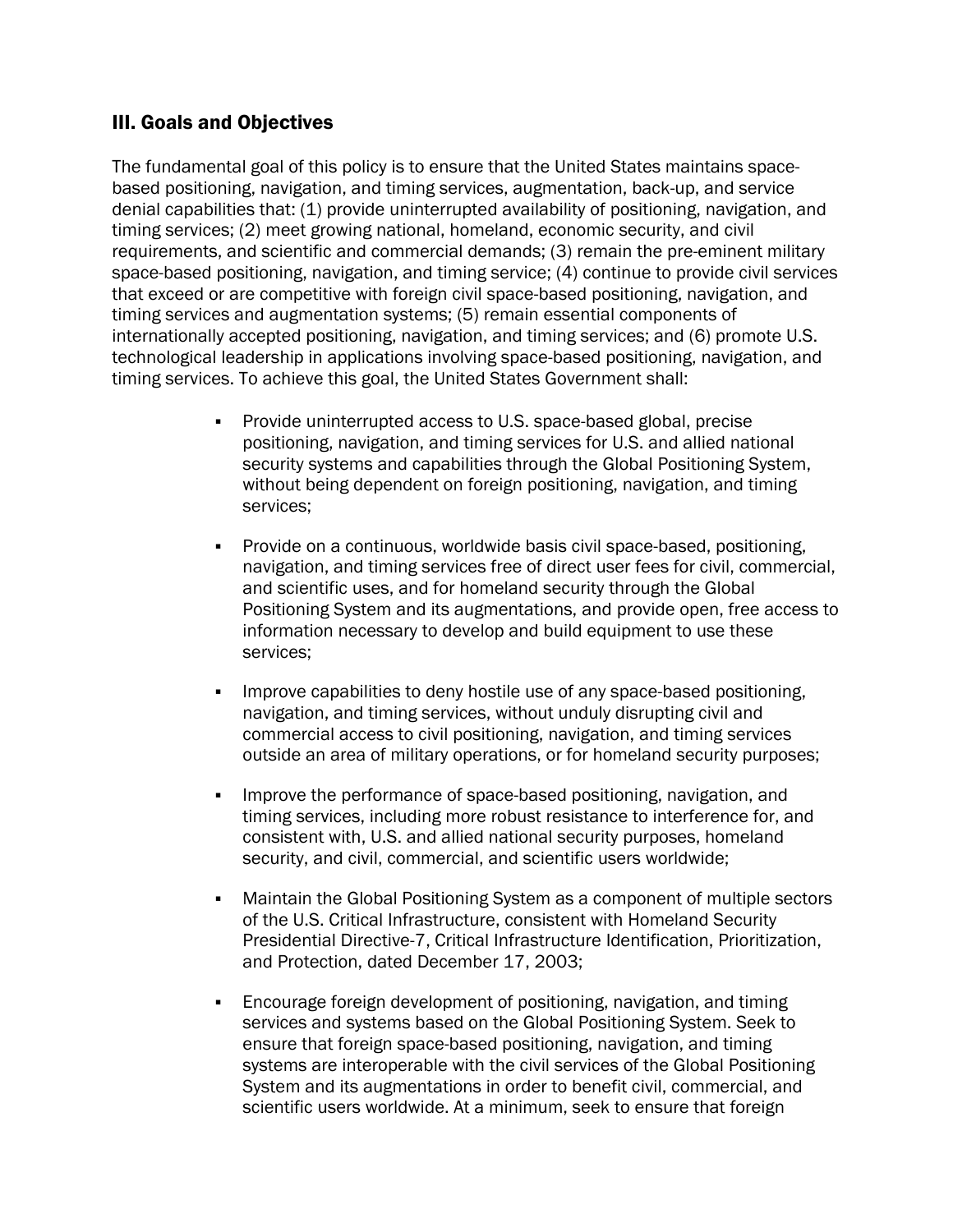systems are compatible with the Global Positioning System and its augmentations and address mutual security concerns with foreign providers to prevent hostile use of space-based positioning, navigation, and timing services; and

 Promote the use of U.S. space-based positioning, navigation, and timing services and capabilities for applications at the Federal, State, and local level, to the maximum practical extent.

### IV. Management of Space-Based Positioning, Navigation, and Timing Services

This policy establishes a permanent National Space-Based Positioning, Navigation, and Timing Executive Committee. The Executive Committee will be co-chaired by the Deputy Secretaries of the Department of Defense and the Department of Transportation or by their designated representatives. Its members will include representatives at the equivalent level from the Departments of State, Commerce, and Homeland Security, the Joint Chiefs of Staff, the National Aeronautics and Space Administration, and from other Departments and Agencies as required. Components of the Executive Office of the President, including the Office of Management and Budget, the National Security Council staff, the Homeland Security Council staff, the Office of Science and Technology Policy, and the National Economic Council staff, shall participate as observers to the Executive Committee. The Chairman of the Federal Communications Commission shall be invited to participate on the Executive Committee as a Liaison. The Executive Committee shall meet at least twice each year. The Secretaries of Defense and Transportation shall develop the procedures by which the Committee shall operate.

The Executive Committee shall make recommendations to its member Departments and Agencies, and to the President through the representatives of the Executive Office of the President. In addition, the Executive Committee will advise and coordinate with and among the Departments and Agencies responsible for the strategic decisions regarding policies, architectures, requirements, and resource allocation for maintaining and improving U.S. space-based positioning, navigation, and timing infrastructures, including the Global Positioning System, its augmentations, security for these services, and relationships with foreign positioning, navigation, and timing services. Specifically, the Executive Committee shall:

- Ensure that national security, homeland security, and civil requirements receive full and appropriate consideration in the decision-making process and facilitate the integration and deconfliction of these requirements for space-based positioning, navigation, and timing capabilities, as required;
- Coordinate individual Departments' and Agencies' positioning, navigation, and timing program plans, requirements, budgets, and policies, and assess the adequacy of funding and schedules to meet validated requirements in a timely manner;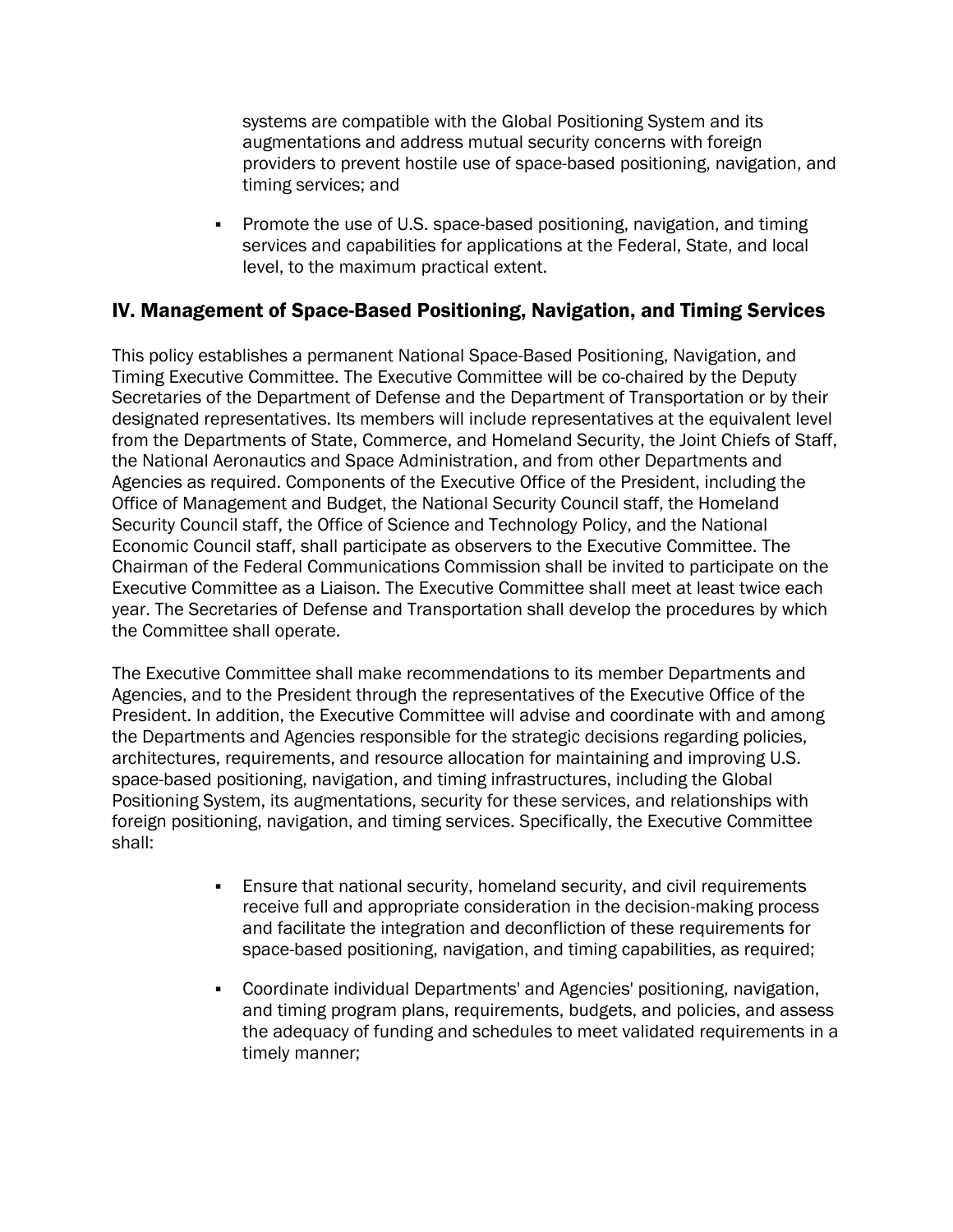- Ensure that the utility of civil services exceeds, or is at least equivalent to, those routinely provided by foreign space-based positioning, navigation, and timing services;
- Promote plans to modernize the U.S. space-based positioning, navigation, and timing infrastructure, including: (1) development, deployment, and operation of new and/or improved national security and public safety services when required and to the maximum practical extent; and (2) determining the apportionment of requirements between the Global Positioning System and its augmentations, including consideration of user equipment;
- Review proposals and provide recommendations to the Departments and Agencies for international cooperation, as well as spectrum management and protection issues; and
- Establish a space-based Positioning, Navigation, and Timing Advisory Board. The board shall be comprised of experts from outside the United States Government, and shall be chartered as a Federal Advisory Committee.

The Executive Committee shall establish the National Space-Based Positioning, Navigation, and Timing Coordination Office. This office shall provide the staff functions for the Executive Committee. It shall be led by a full-time Director chosen by, and reporting to the Executive Committee, and shall include a cadre of full-time staff provided by Departments and Agencies represented on the Executive Committee. The Executive Committee shall determine the resources for the National Space-Based Positioning, Navigation, and Timing Coordination Office, including funding, location, staffing, and composition, consistent with the direction of this policy.

The National Space-Based Positioning, Navigation, and Timing Coordination Office shall serve as the Secretariat for the Executive Committee and shall perform those functions delegated by the Executive Committee. Departments and Agencies shall provide appropriate information to the National Space-Based Positioning, Navigation, and Timing Coordination Office to ensure interagency transparency about positioning, navigation, and timing programs, policies, budgets, and activities that might affect mutual interests or interagency dependencies. The Interagency Global Positioning System Executive Board is hereby disestablished, and the Executive Committee or the National Space-Based Positioning, Navigation, and Timing Coordination Office, as appropriate, shall assume its functions as defined in the Positioning, Navigation, and Timing Executive Committee Charter, consistent with the direction provided in this policy.

The Executive Committee shall advise and coordinate the interdepartmental resource allocation for the Global Positioning System and it augmentations on an annual basis. The Secretary of Defense shall have primary responsibility for providing resources for development, acquisition, operation, sustainment, and modernization of the Global Positioning System. The Secretary of Transportation shall provide resources to the Secretary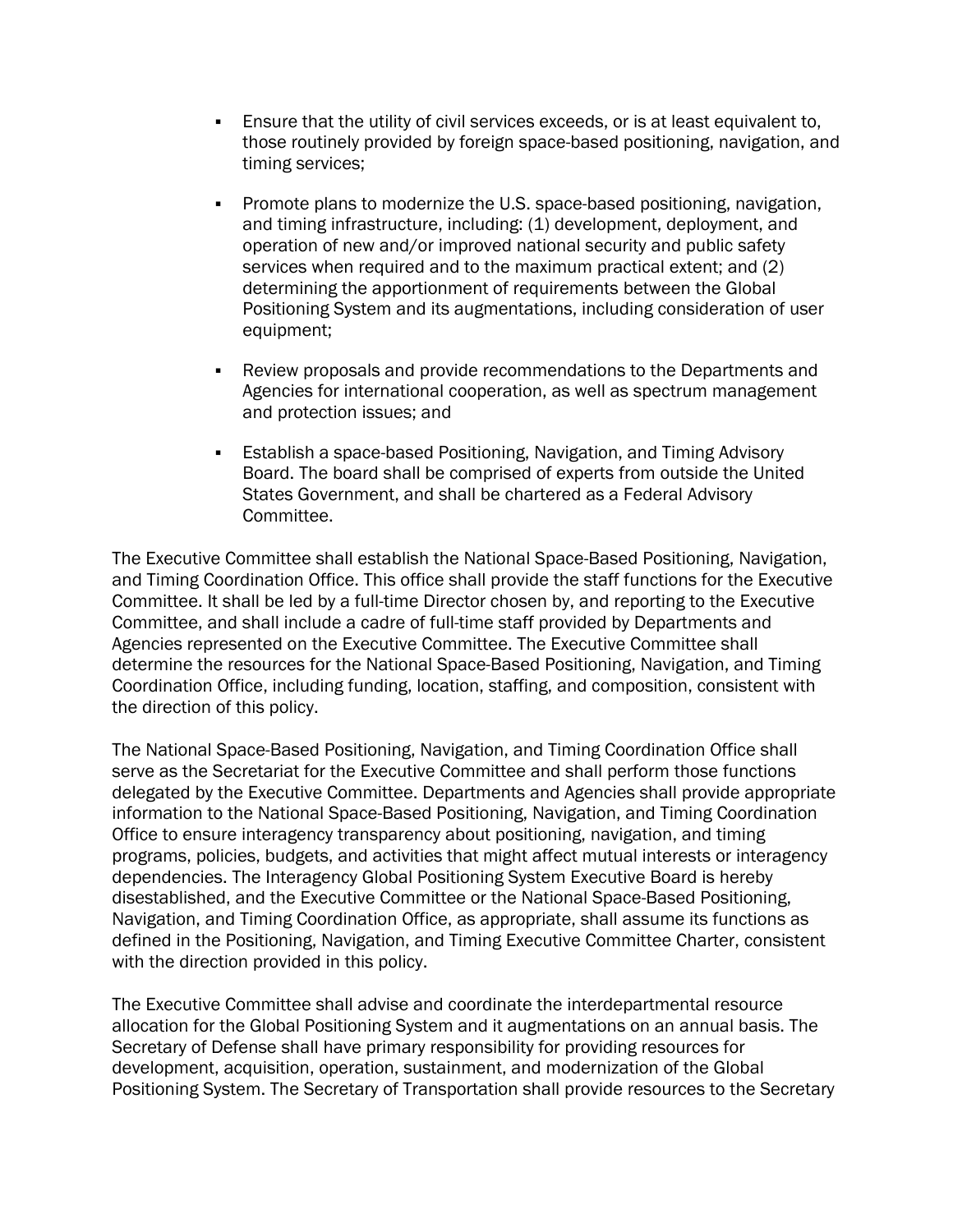of Defense for assessment, development, acquisition, implementation, operation, and sustainment of additional designated Global Positioning System civil capabilities beyond the second and third civil signals already contained in the current Global Positioning System program. Global Positioning System civil signal performance monitoring, augmentations, and other unique positioning, navigation, and timing capabilities will be funded by the agency or agencies requiring those services or capabilities, including out-year procurement and operations costs. Any new technical features proposed and funded by the civil agencies shall not degrade or displace existing or planned national security functions of the system. If the Executive Committee recommends that the availability of Global Positioning System capabilities should be accelerated, the Executive Committee will make recommendations regarding the resources required to accelerate those capabilities. Resource issues will be resolved during the regular budget process.

The details of the cost sharing between: (1) the Department of Defense and the Department of Transportation, for the Global Positioning System; and (2) Departments and Agencies sponsoring augmentations, and/or unique or accelerated capabilities, shall be outlined in a Five-Year National Space-Based Positioning, Navigation, and Timing Plan, consistent with the guidance provided in this policy.

## V. Foreign Access to U.S. Space-based Positioning, Navigation, and Timing **Capabilities**

Any exports of U.S. positioning, navigation, and timing capabilities covered by the United States Munitions List or the Commerce Control List will continue to be licensed pursuant to the International Traffic in Arms Regulations or the Export Administration Regulations, as appropriate, and in accordance with all existing laws and regulations.

As a general guideline, export of civil or other non-United States Munitions List space-based positioning, navigation and timing capabilities that are currently available or are planned to be available in the global marketplace will continue to be considered favorably. Exports of sensitive or advanced positioning, navigation, and timing information, systems, technologies, and components will be considered on a case-by-case basis in accordance with existing laws and regulations, as well as relevant national security and foreign policy goals and considerations. In support of such reviews, the Secretary of State, in consultation with the Secretaries of Defense, Commerce, and Energy, the Administrator of the National Aeronautics and Space Administration, and the Director of Central Intelligence, shall modify and maintain the Sensitive Technology List directed in U.S. Commercial Remote Sensing Space Policy, dated April 25, 2003, including those technology items or areas deemed sensitive for positioning, navigation and timing applications. The Secretaries of State and Commerce shall use the list in the evaluation of requests for exports.

### VI. Agency Roles and Responsibilities

Departments and Agencies shall allocate the resources required to fulfill the objectives of this policy. Nothing in this policy shall diminish the operational and budgetary authorities of the Departments and Agencies.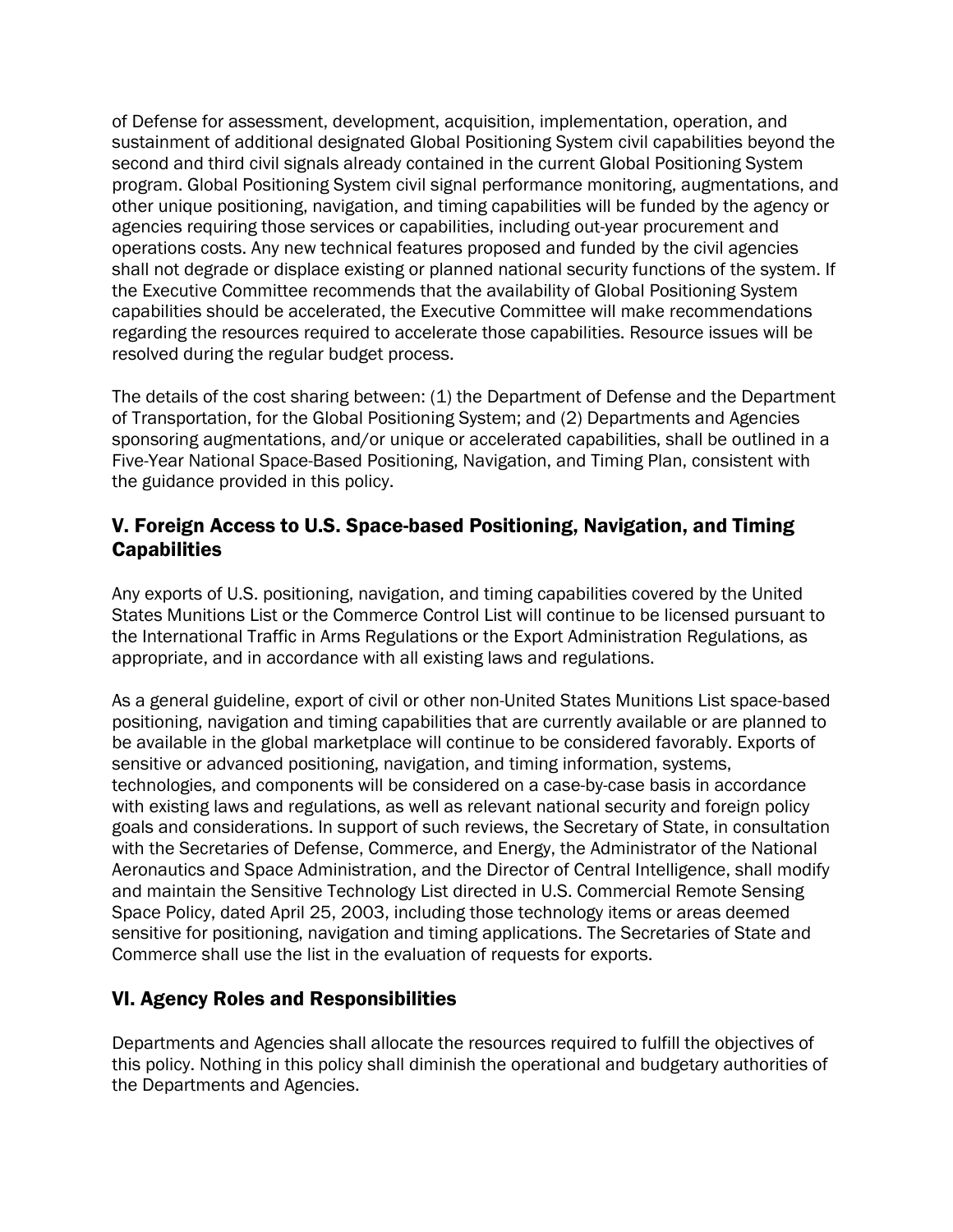The Secretary of Defense shall:

- Have responsibility for development, acquisition, operation, security, and continued modernization of the Global Positioning System, while facilitating appropriate civil and homeland security Department and Agency representation and participation in these activities, and any decisions that affect civil and homeland security equities;
- Develop, acquire, operate, realistically test, evaluate, and maintain navigation warfare capabilities and other capabilities required to:
	- **Effectively utilize the Global Positioning System services in the event of** adversary jamming or other interference;
	- Deny to adversaries position, navigation, and timing services from the Global Positioning System, its augmentations, and/or any other spacebased position, navigation, and timing systems without unduly disrupting civil, commercial, and scientific uses of these services outside an area of military operations, or for homeland security purposes; and
	- Identify, locate and mitigate, in coordination with Departments and Agencies, as appropriate, any interference on a global basis that adversely affects use of the Global Positioning System for military operations;
- Ensure the earliest operational availability for modernized military and navigation warfare capabilities;
- Train, equip, test, and exercise U.S. military forces and national security capabilities in operationally realistic conditions that include denial of the Global Positioning System. In cooperation with the Secretaries of Transportation and Homeland Security, and as appropriate, with the Secretary of State, develop guidelines that facilitate these activities and Navigation Warfare training, testing, demonstrations, and exercises without unduly disrupting or degrading homeland security and civil services and operations, either internationally or domestically;
- Promote use of Global Positioning System national security services to allied military forces to facilitate interoperability between U.S. and allied forces and capabilities, and to maintain their use as the pre-eminent military space-based positioning, navigation, and timing capability;
	- Consistent with the guidance in Section V of this policy, make Global Positioning System national security services, user equipment, information, and technology available for use by allied military forces; and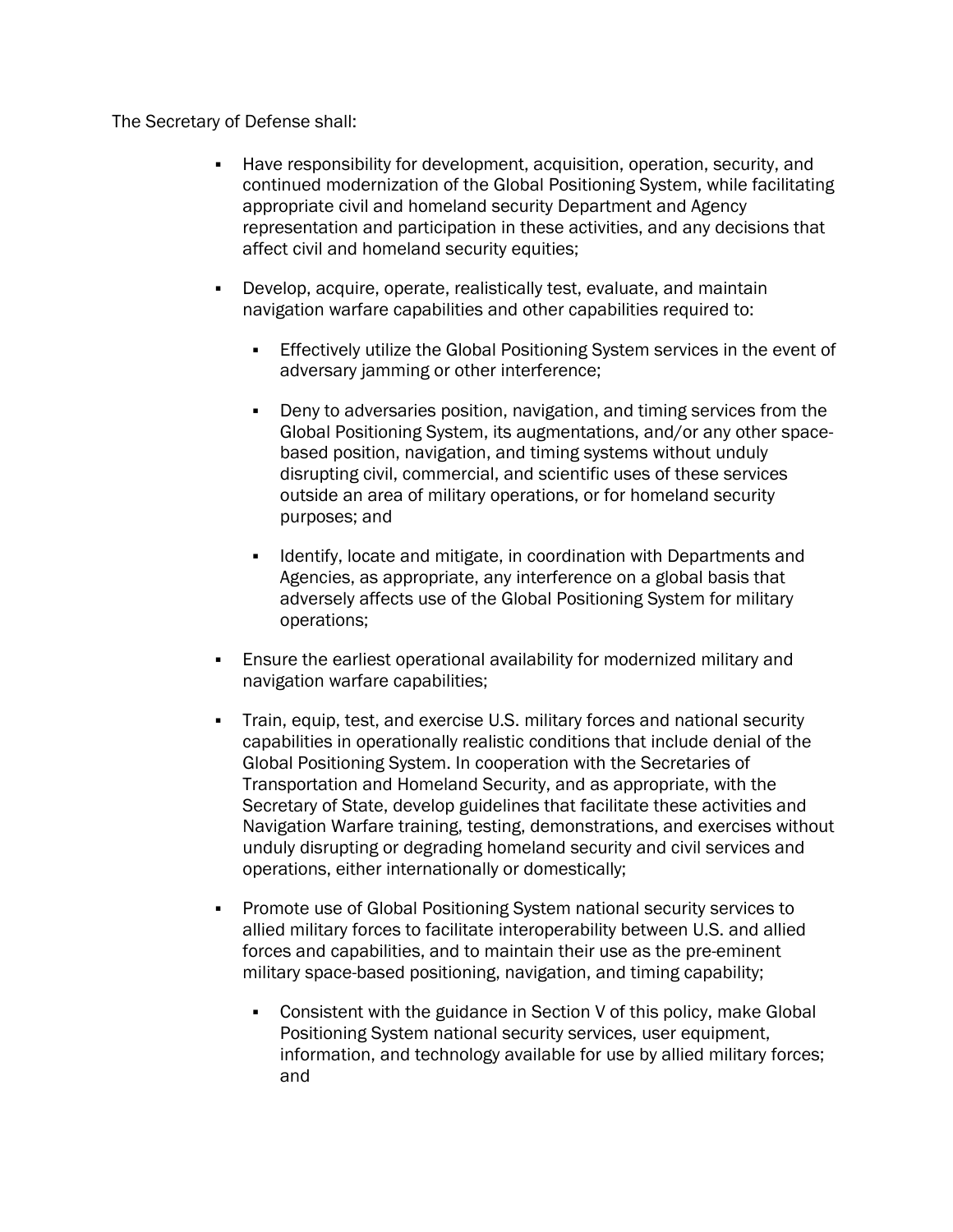- Work with allies to monitor access to national security services and user equipment, in order to limit the potential for adversaries to use these capabilities against U.S. and allied military forces;
- Maintain the commitment to discontinue the use of the feature known as Selective Availability designed to degrade globally the Standard Positioning Service of the Global Positioning System;
- Facilitate access to appropriate levels of national security services and user equipment at the Federal level to meet critical requirements for emergency response and other homeland security purposes, and, on an exceptional basis, for civil purposes, including state or local emergency response;
- Develop improved, dedicated national security positioning, navigation, and timing capabilities, including but not limited to more diverse, flexible, and capable signals and services;
- Maintain lead responsibility for negotiating with foreign defense organizations any cooperation regarding access to or information about Global Positioning System military services; and
- In cooperation with other Departments and Agencies, assess the utility and feasibility of hosting secondary payloads on Global Positioning System satellites, including, but not limited to those intended to enhance global search and rescue capabilities for all users. No secondary payload may adversely affect the performance, schedule, or cost of the Global Positioning System, its signals or services. Resources required for the assessment, development, acquisition, integration, and operation of secondary payloads shall be the responsibility of the sponsoring agency or agencies.

The Secretary of Transportation shall:

- Have lead responsibility for the development of requirements for civil applications from all United States Government civil Departments and Agencies;
- Ensure, in cooperation with the Secretary of Defense and the Secretary of Homeland Security, the performance monitoring of U.S. civil space-based positioning, navigation, and timing services;
- Consistent with the guidance in Section V of this policy, and in coordination with the Secretary of Commerce and the Secretary of State, facilitate: (1) foreign development of civil positioning, navigation, and timing services and systems based on the Global Positioning System; and (2) international participation in the development of civil applications for U.S. space-based positioning, navigation, and timing services;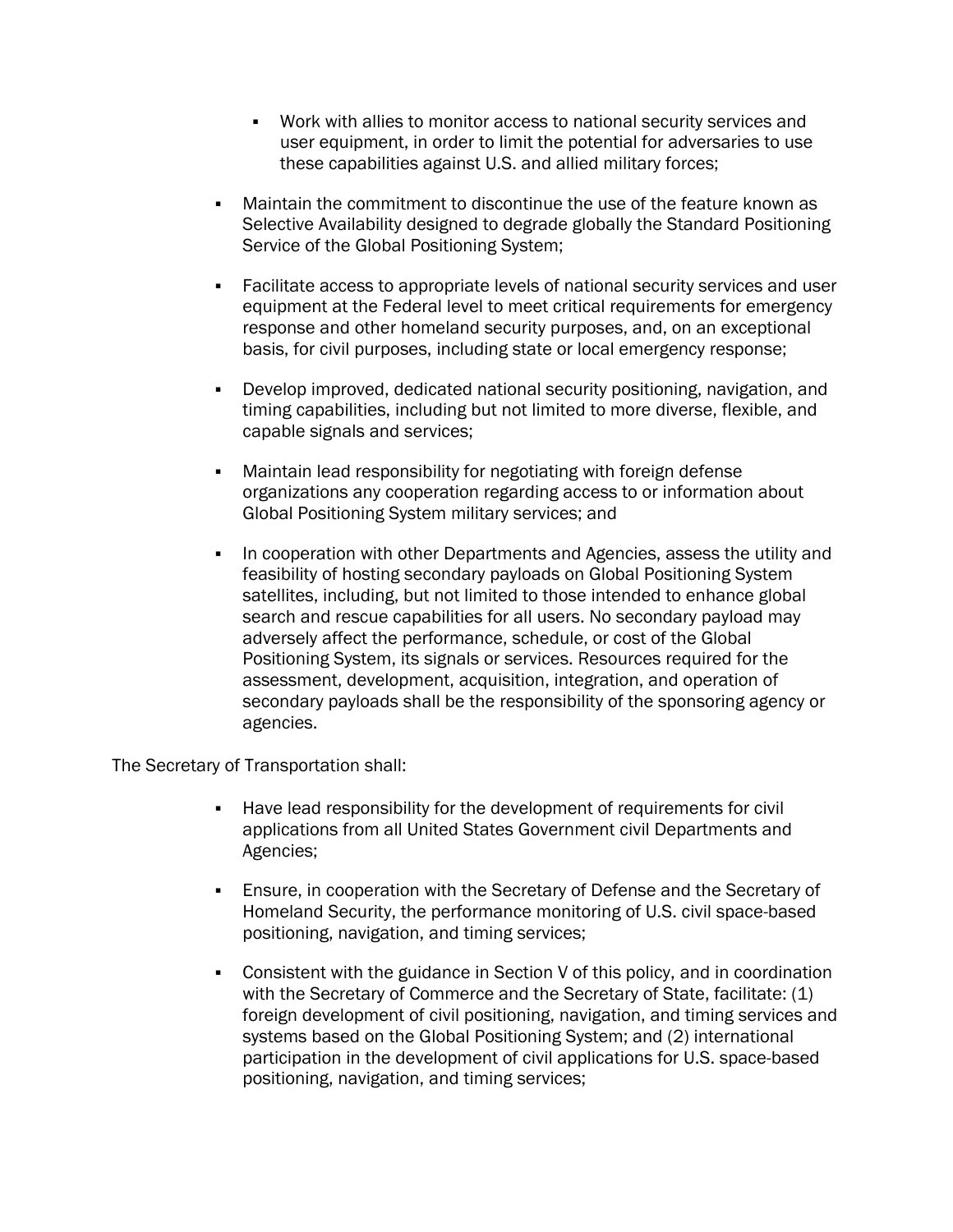- Ensure, in coordination with the Secretary of Defense, that space-based positioning, navigation, and timing public safety services meet or exceed international performance standards, including but not limited to those used for these services in aviation and/or maritime applications;
- In cooperation with other Departments and Agencies, promote the use of U.S. civil space-based positioning, navigation, and timing services and capabilities for transportation safety;
- Represent the civil Departments and Agencies in the development, acquisition, management, and operations of the Global Positioning System;
- Develop, acquire, operate, and maintain Global Positioning System space or terrestrial augmentations for civil transportation applications;
- Ensure the earliest operational availability for modernized civil signals and services on the Global Positioning System and its augmentations, in coordination with the Secretary of Defense;
- In coordination with the Secretary of Homeland Security, develop, acquire, operate, and maintain backup position, navigation, and timing capabilities that can support critical transportation, homeland security, and other critical civil and commercial infrastructure applications within the United States, in the event of a disruption of the Global Positioning System or other space-based positioning, navigation, and timing services, consistent with Homeland Security Presidential Directive-7, Critical Infrastructure Identification, Prioritization, and Protection, dated December 17, 2003; and
- In cooperation with the Secretary of Defense, assess and assist, as appropriate, in the international acceptance for using the military positioning, navigation, and timing services of the Global Positioning System for operations in civil airspace.

The Secretary of Commerce shall:

- Represent U.S. commercial interests with other Departments and Agencies in the requirements review of the Global Positioning System and related space-based augmentations;
- In coordination with the Secretaries of State, Defense, and Transportation and the National Aeronautics and Space Administration, seek to protect the radio frequency spectrum used by the Global Positioning System and its augmentations through appropriate domestic and international spectrum management and regulatory practices;
- In coordination with the Secretaries of Defense and Transportation, and the Administrator of the National Aeronautics and Space Administration, facilitate cooperation between the United States Government and U.S.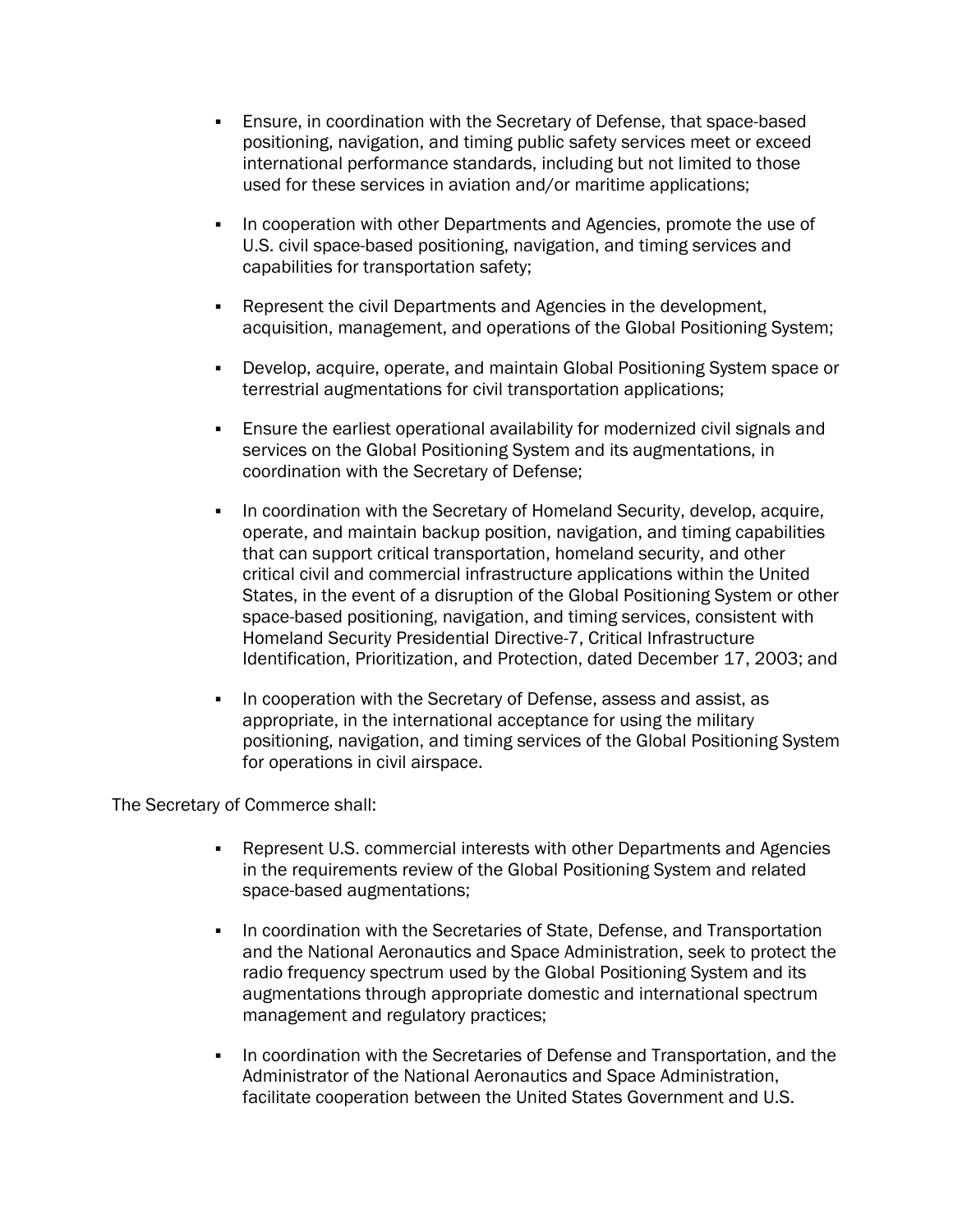industry as appropriate to identify mutually acceptable solutions that will preserve existing and evolving uses of space-based positioning, navigation, and timing services, while allowing for the development of other technologies and services that depend on use of the radio frequency spectrum;

- In cooperation with the Administrator of the National Aeronautics and Space Administration, develop and provide to the Secretary of Transportation requirements for use of the Global Positioning System and its augmentations to support civil space systems; and
- In cooperation with other Departments and Agencies, promote the use of U.S. civil space-based positioning, navigation, and timing services and capabilities for applications at the Federal, State, and local level, to the maximum practical extent.

The Secretary of State shall:

- In cooperation with the Secretary of Defense, the Secretary of Transportation, and other Departments and Agencies promote the use of civil aspects of the Global Positioning System and its augmentation services and standards with foreign governments and other international organizations;
- Take the lead for negotiating with foreign governments and international organizations regarding civil and, as appropriate and in coordination with the Secretary of Defense, military positioning, navigation, and timing matters, including but not limited to coordinating interagency review of:
	- Instructions to U.S. delegations for bilateral and multilateral consultations relating to the planning, management, and use of the Global Positioning System and related augmentation systems; and
	- International agreements with foreign governments and international organizations regarding the planning, operation, management, and/or use of the Global Positioning System and its augmentations; and
- Modify and maintain, in coordination with the Secretaries of Defense, Commerce, and Energy, the Director of Central Intelligence, and the Administrator of the National Aeronautics and Space Administration, the Sensitive Technology List created by U.S. Commercial Remote Sensing Space Policy, dated April 25, 2003. In particular, include sensitive technology items and/or information related to positioning, navigation, and timing applications.

The Secretary of Homeland Security shall: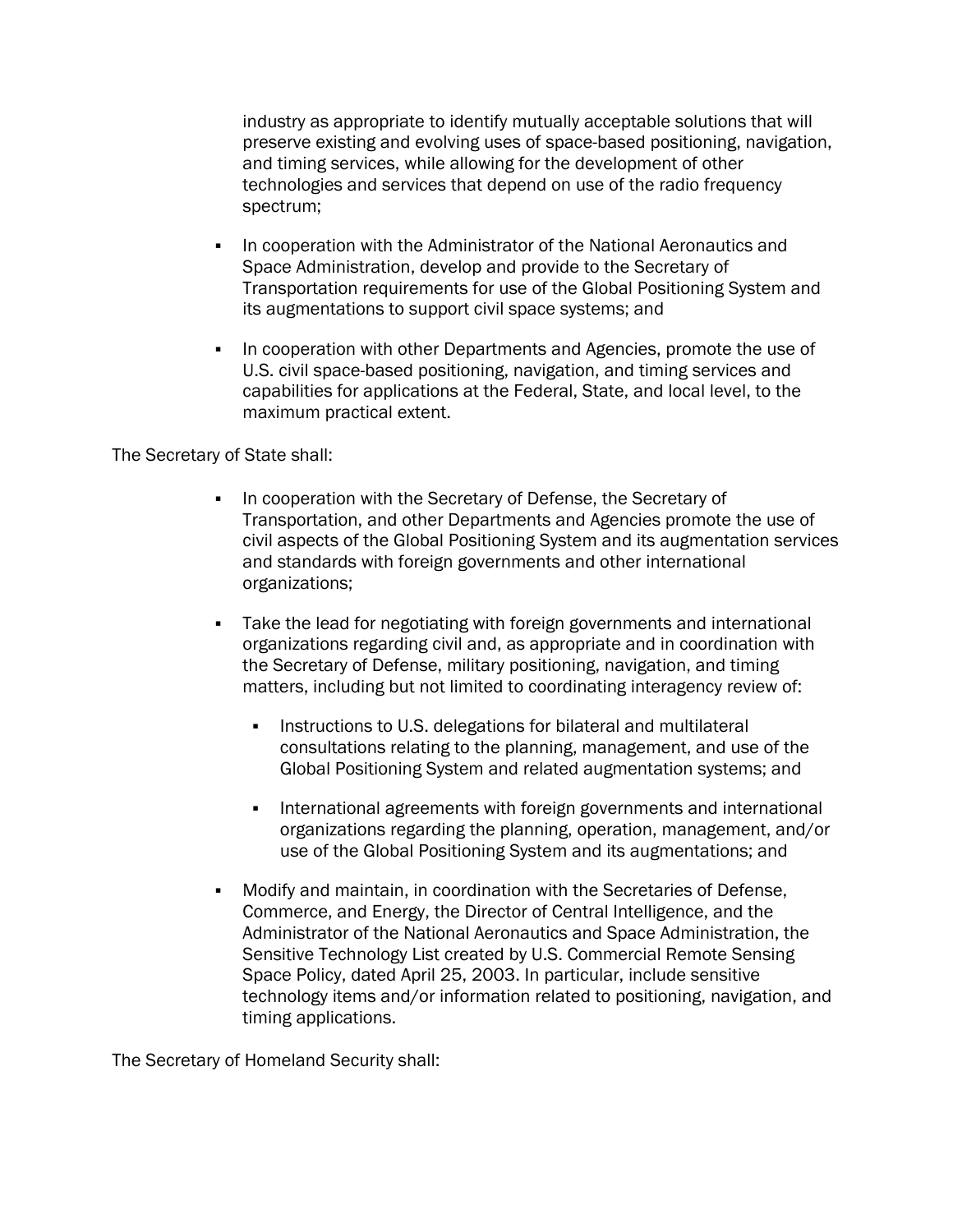- Identify space-based positioning, navigation, and timing requirements for homeland security purposes to the Secretary of Transportation, and coordinate the use of positioning, navigation, and timing capabilities and backup systems for homeland security purposes by Federal, State, and local governments and authorities;
- In coordination with the Secretary of Transportation, and with other Departments and Agencies, promote the use of the Global Positioning System positioning and timing standards for use by Federal agencies, and by State and local authorities responsible for public safety and emergency response;
- In coordination with the Secretary of Defense, and in cooperation with the Secretaries of Transportation and Commerce, ensure:
	- Mechanisms are in place to identify, understand, and disseminate timely information regarding threats associated with the potential hostile use of space-based positioning, navigation, and timing services within the United States; and
	- Procedures are developed, implemented, and routinely exercised to request assistance from the Secretary of Defense should it become necessary to deny hostile use of space-based position, navigation and timing services within the United States;
- In coordination with the Secretaries of Defense, Transportation, and Commerce, develop and maintain capabilities, procedures, and techniques, and routinely exercise civil contingency responses to ensure continuity of operations in the event that access to the Global Positioning System is disrupted or denied;
- In coordination with the Secretaries of Transportation and Defense, and in cooperation with other Departments and Agencies, coordinate the use of existing and planned Federal capabilities to identify, locate, and attribute any interference within the United States that adversely affects use of the Global Positioning System and its augmentations for homeland security, civil, commercial, and scientific purposes; and
- In coordination with the Secretaries of Transportation and Defense, and the Director of Central Intelligence, and in cooperation with other Departments and Agencies: (1) develop a central repository and database for reports of domestic and international interference to the civil services of the Global Positioning System and its augmentations for homeland security, civil, commercial, and scientific purposes; and (2) notify promptly the Administrator, National Telecommunications and Information Administration, the Chairman of the Federal Communications Commission, the Secretary of Defense, the Director of Central Intelligence, and other Departments and Agencies in cases of domestic or international